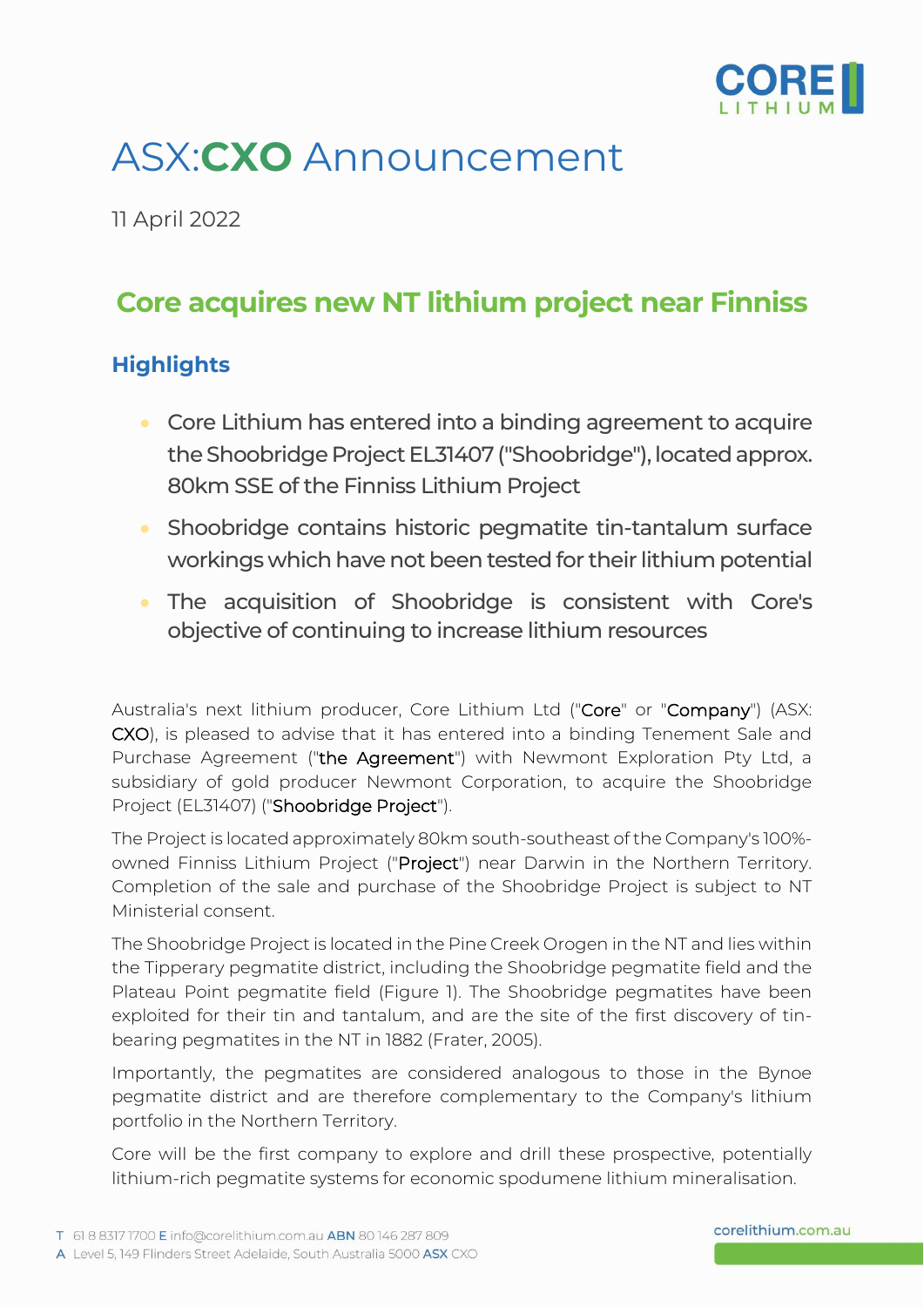

Commenting on the transaction, Core Managing Director Stephen Biggins said it was a strategic acquisition with exploration upside that would complement Core's existing lithium projects in the NT.

*"While we are firmly focussed on developing the Finniss Lithium Project, we are excited by projects such as Shoobridge that provide synergies and complementary lithium growth opportunities.*

*"The expected increases in resources from this deal and our well-funded resource drill programs at Finniss this year should provide a strong platform for extending and expanding lithium production from the project as lithium prices continue to rise."*

#### **Previous Work**

Despite a long recorded history of exploration in the Shoobridge area, little of it has focussed on lithium. In the north of the Shoobridge Project area, tin was discovered at the Old Company mine in 1882, along with several other occurrences, including the Barrett's workings. The Barrett's pegmatite occurs over a strike of at least 210m and thickness of around 10m, but most of the old shafts, costeans, and pits are less than 7m deep. Barretts is just one of a swarm of pegmatites that occurs over a known strike length of 2.5km, which tracks an anticlinal fold hinge and fault zone, and spatially overlaps with orogenic gold-bearing quartz veins in the area.

In 2001, Julia Corporation Ltd drilled 40 RC holes on 14 traverses at Barretts and announced a significant tantalite and tin occurrence - *Julia Corporation Ltd, ASX announcement 21-12-2001*. Core has not yet obtained this data, but considers that it is unlikely that drilling tested the prospective fresh pegmatite, nor that lithium was assayed. In 2005, Altura undertook broad spaced soil sampling in the Barretts area, and identified an anomalous lithium zone of at least 500m long, which is not believed to have been followed up with drilling *(Haddington Resources Ltd, ASX announcement 05-10-2005)*.

Also evident within the Shoobridge Project area is the Two Bobs pegmatite within the Plateau Point pegmatite field (Figure 1). This pegmatite occurs as a broad sheet or swarm, interlayered with country rock, but over a significant width of about 110m and strike of around 3.3km. This pegmatite swarm is likely sourced from the nearby Fenton Granite (Frater, 2005). Soils collected over Two Bobs by Haddington Resources Ltd showed lower tenor than Barretts, although lithium, caesium and rubidium were able to define the pegmatite trend *(Haddington Resources Ltd, ASX announcement 23-10-2006)*.

On completion of the transaction, Core will look to drill these pegmatites, targeting below the depth of oxidation.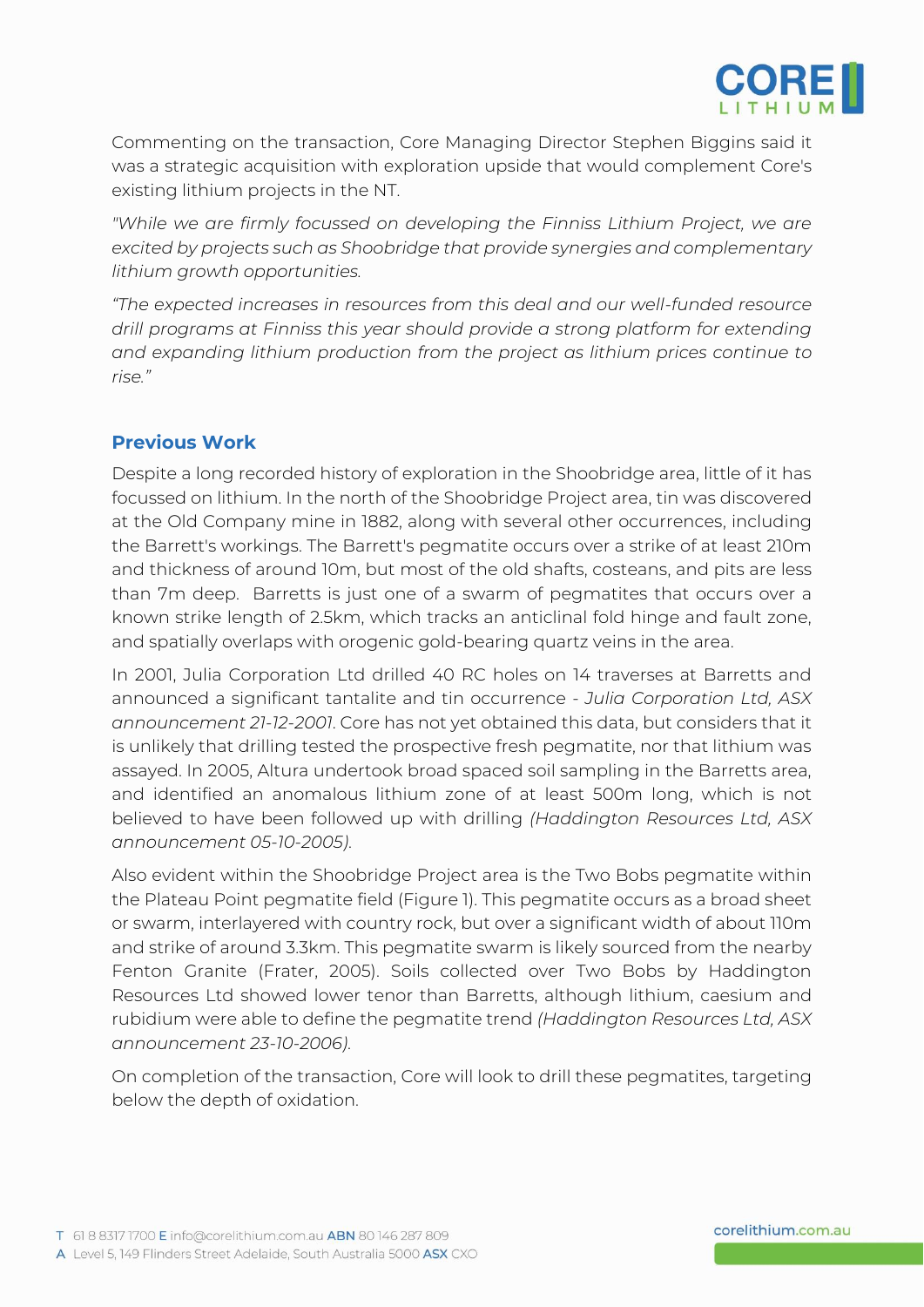



*Figure 1. Location of Shoobridge Project (EL31407) adjacent to the Finniss Lithium Project near Darwin, NT*

#### corelithium.com.au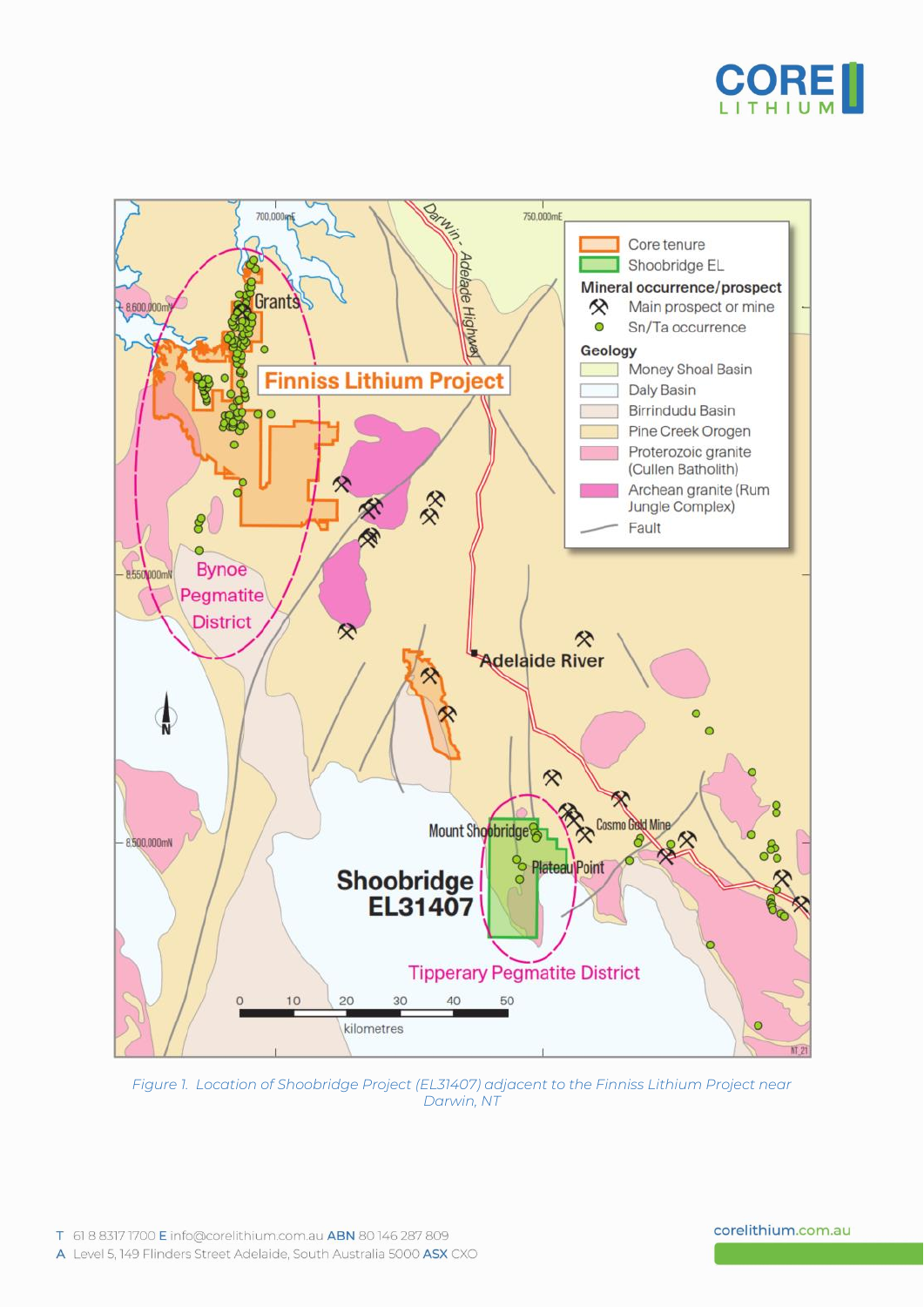

#### **Other Opportunities**

The Shoobridge Project is prospective for a number of other commodities in addition to lithium as follows:

- Shoobridge (Figure 2) Sporadic gold exploration at Shoobridge by several companies has identified a zone of shear-hosted vein mineralisation in an anticlinal hinge position over a strike length of several hundred metres. A number of Northern Territory Geological Survey open file reports *(e.g. Altura Mining Ltd's CR2011-0760)* note a gold target over a 300 m strike interval of the 2 km-long mineralised trend. Golden Valley Mines NL completed the most recent drilling in 1997, and significant work would be required to understand this mineralisation, with no guarantee that such work would confirm it.
- Full Hand (Figure 2) Altura Mining Ltd drilled two electromagnetic anomalies in 2010 and recorded significant lead, silver and zinc results from 77m in diamond hole FHDD-001 *(see Altura ASX Announcement 29-10-2010*). The result occurred within a graphitic shear zone.
- Liberator (Figure 2) Haddington Resources Ltd announced some spectacular uranium assay results (see Haddington's ASX Announcement 02-10-2008).

Follow up diamond drilling discovered mineralisation hosted within quartz veins and brecciated sandstone units, but results were less successful.

Based on this work and many other identified prospects (Figure 2), Core considers that the Shoobridge Project is well situated geologically to host a variety of target styles.

#### **Material Terms of the Agreement**

Core, through its wholly owned subsidiary Lithium Developments Pty Ltd ("LD"), has signed a tenement sale and purchase agreement with Newmont Exploration Pty Ltd ("Newmont") - a subsidiary of gold producer Newmont Corporation - to acquire the Shoobridge Project (EL 31047). Key terms of the Agreement are:

- Purchase Price: \$250,000 plus the Royalty.
- Royalty: a 2% net smelter return royalty on all gold, lithium and uranium extracted from the tenement. Core has a right to buy-back the royalty for \$10 million.
- Conditions: completion of the sale and purchase is subject to Ministerial consent under the *Mineral Titles Act 2010* (NT).
- Termination: either party may terminate the Agreement if Northern Territory Government consent to the tenement transfer is not received by 1 July 2022 or such other date agreed by the parties in writing.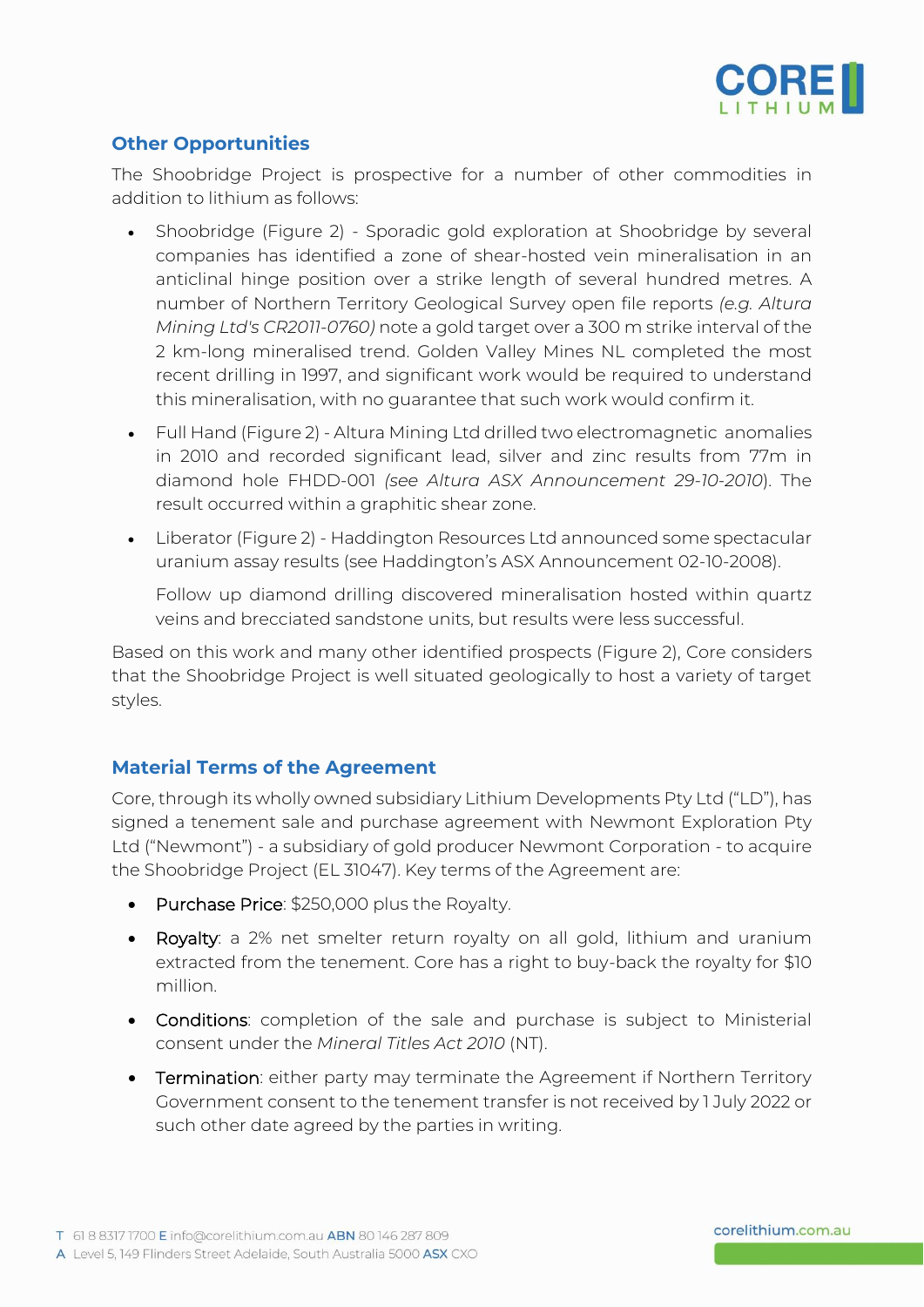



*Figure 2. EL31407 Geology and mineral occurrences*

This announcement has been approved for release by the Core Lithium Board.

#### For further information please contact: For Media and Broker queries:

Stephen Biggins Fraser Beattie Managing Director **Account Manager** Manager Core Lithium Ltd Cannings Purple +61 8 8317 1700

[info@corelithium.com.au](mailto:info@corelithium.com.au) [fbeattie@canningspurple.com.au](mailto:fbeattie@canningspurple.com.au)